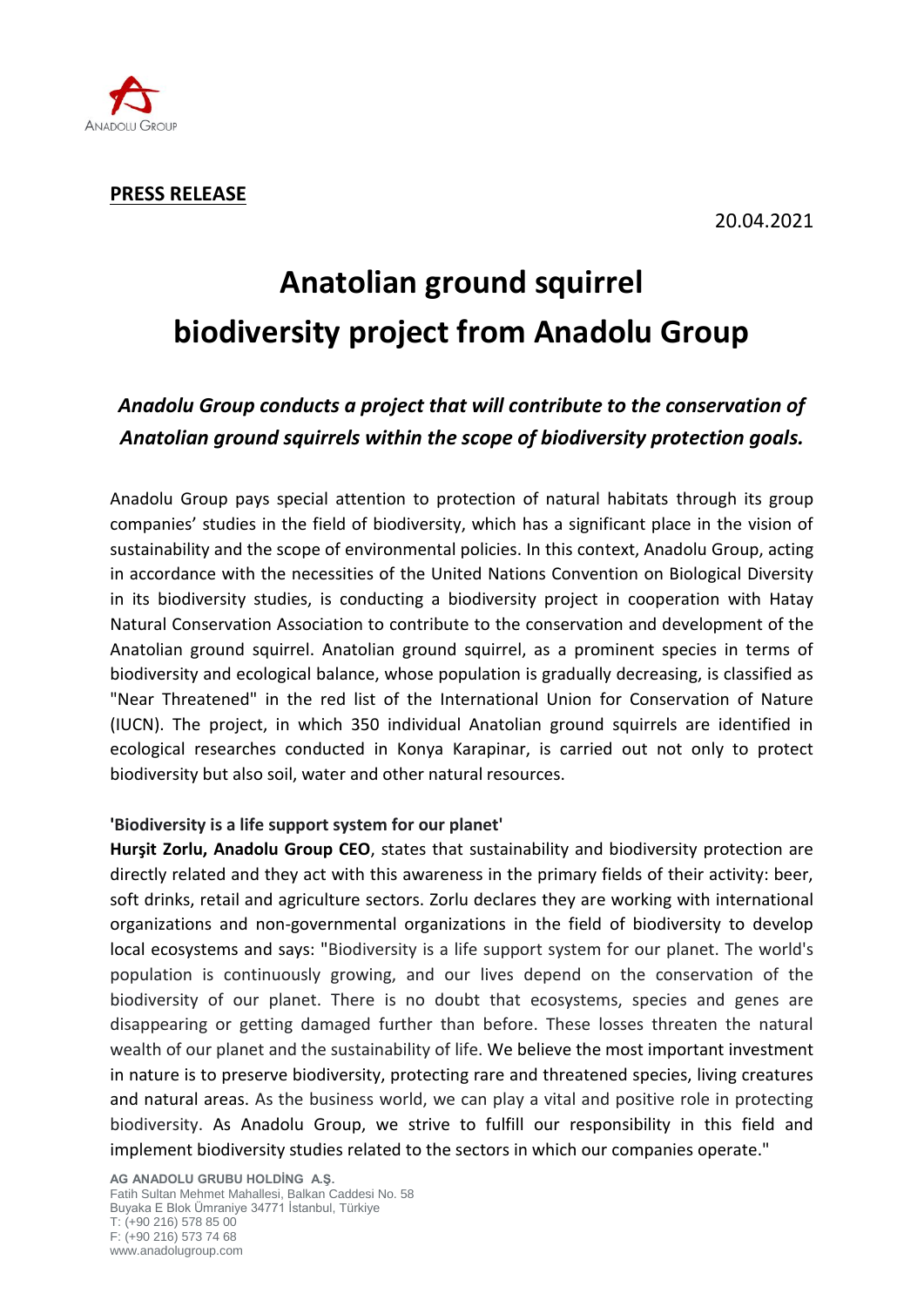

#### **A significant species for ecological balance**

This species, named as Anatolian ground squirrel because it has a very limited living space and spreads from Anatolia, is a rodent species that live under the ground, particularly in the steppes of Central Anatolia. Explaining that the degradation of the Anatolian ground squirrel habitat is a prominent threat to the species, Zorlu continued his words as follows: "In the ecological research studies in Konya Karapınar, approximately 350 Anatolian ground squirrels were identified in 15 different areas in flat steppes and hills. The survival of Anatolian ground squirrels is in danger as a result of the destruction, degradation and fragmentation of their habitats due to human-induced reasons. Anatolian ground squirrels are one of the flag species that demonstrate the naturalness, maturity, wealth and healthy functioning of the ecosystem in their area**.** They stabilize the plant population and provide aeration for the soil. They enrich the plant diversity of the region with the shelled foods they buried and thus, they provide a better soil structure. Conservation of this species, which has a very significant role in ensuring ecological balance with these aspects, is a vital issue. Karapınar is one of the few regions in the world where Anatolian ground squirrels are heavily populated. With our project, we aim to raise awareness of the people living in the region to realize the importance of the existence of the Anatolian ground squirrels. Thus, we want to ensure the species is considered a natural asset of the country that should be protected. We develop suggestions for various construction works, road works, afforestation and agricultural activities in a way that pays regard to the existence of the species. Also, we are conducting awareness-raising activities to prevent other threats to the species."

#### **Group companies strive to protect biodiversity**

Anadolu Group companies are also working intensively to protect and enrich biodiversity in their fields of activity and to develop living spaces. **Migros** played an active role in the implementation and dissemination of Good Agricultural Practices with the Ministry of Agriculture and Forestry to spread restorative, sustainable and traceable agricultural practices. Furthermore, it carries out the Tastes of Anatolia project and supports the Our Heritage Local Seeds project to preserve the Anatolian seeds on the verge of extinction, deliver them to posterity and to increase the product variety. Migros is also one of 21 companies that are members to One Planet Business for Biodiversity (OP2B) coalition, aiming to transform the value chain for the protection and enrichment of sustainable agriculture-oriented biodiversity and participates in the studies as the only representative from Turkey. Working with entrepreneurship ecosystem, universities, NGOs and suppliers on issues such as sustainable agriculture practices, environmentally friendly service delivery materials and packaging, **Anadolu Efes** also contributes to the protection of biodiversity with its "Save the Nature" project. Within the scope of the study, steppe eagles, which are the symbol of Kazakhstan nature, were raised in cooperation with the Sunkar Center. After raising 25 steppe eagles, the number of eagles quadrupled in the region. Based on the